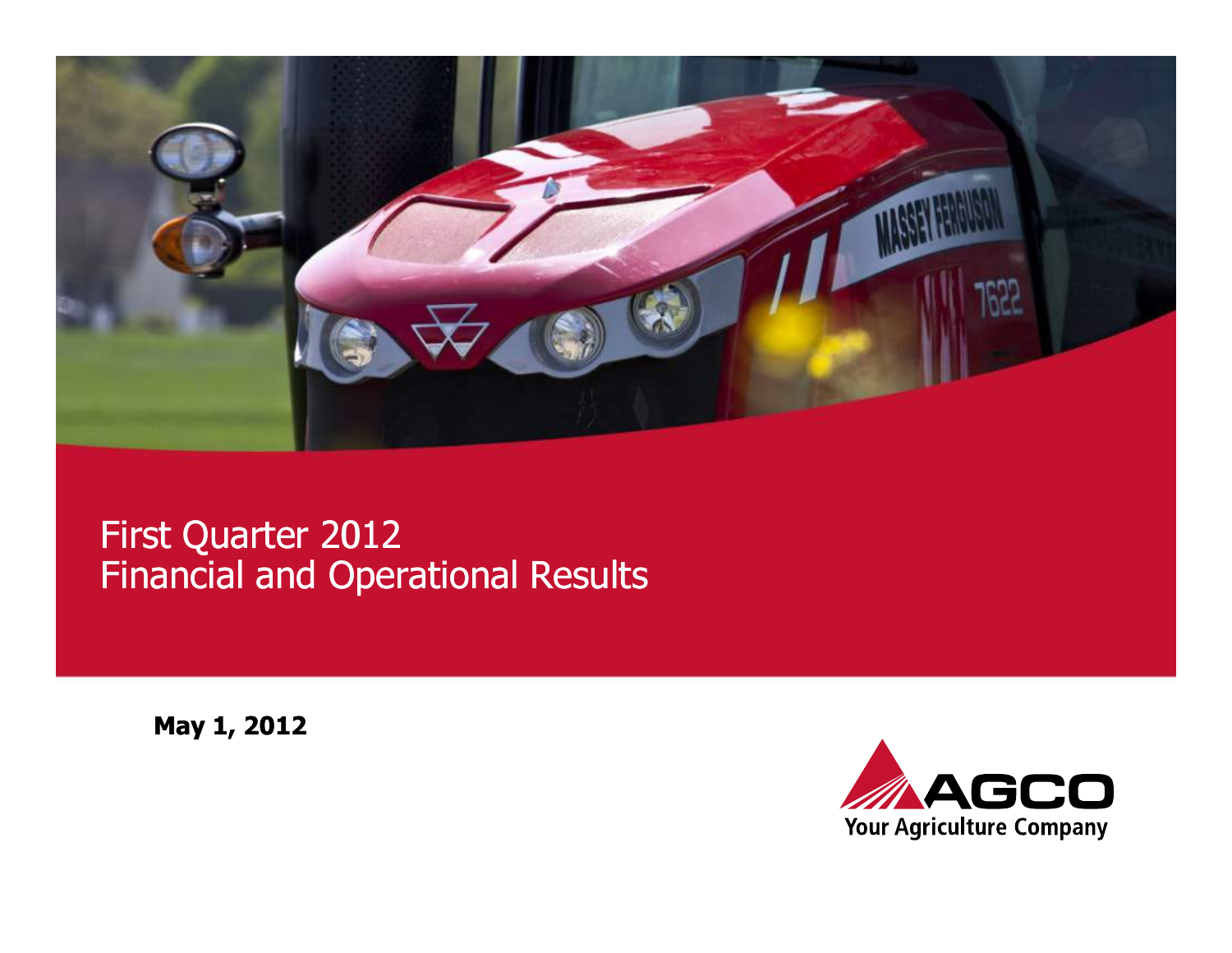

Statements that are not historical facts, including the projections of earnings per share, sales, free cash flow, market conditions, farmer income, harvests, weather, market share, margin improvements, production levels, new product development, factory productivity, investments in facilities and expanding markets, government financing programs, industry demand, impacts of currency translation, general economic conditions, depreciation, emission requirements, pricing benefits, plant shutdowns, engineering expenses, start-<br>up and market support costs, capital expenditures and the impact of the GSI up and market support costs, capital expenditures and the impact of the GSI<br>acquisition are forward-looking and subject to risks that could cause actual<br>results to differ materially from those suggested by the statements.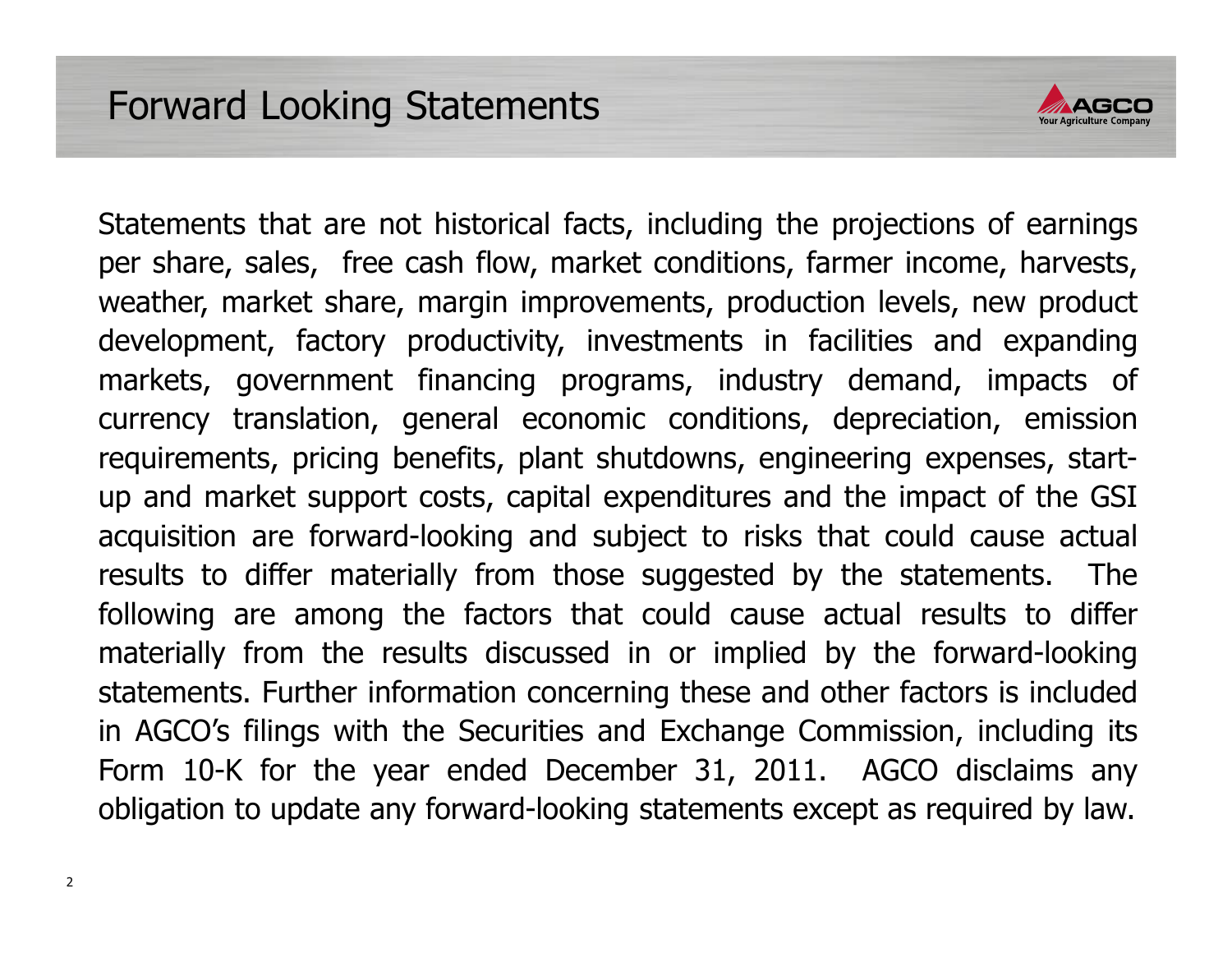

|                     | Q1 12   | <b>Q1 12 vs</b><br>Q1 11 |  |
|---------------------|---------|--------------------------|--|
|                     |         |                          |  |
| <b>Net Sales</b>    | 2,273.7 | $+26.5%$                 |  |
| Gross margin        | 21.7%   | $+189$ bps               |  |
| Adj. op. income*    | 169.8   | $+55.9%$                 |  |
| Adj. op. margin*    | 7.5%    | $+141$ bps               |  |
| Adj. diluted $EPS*$ | \$1.21  | $+ $0.40$                |  |

\* Reflects adjusted results, which exclude restructuring and other infrequent items. Please see reconciliations to GAAP metrics provided in the appendix to this presentation.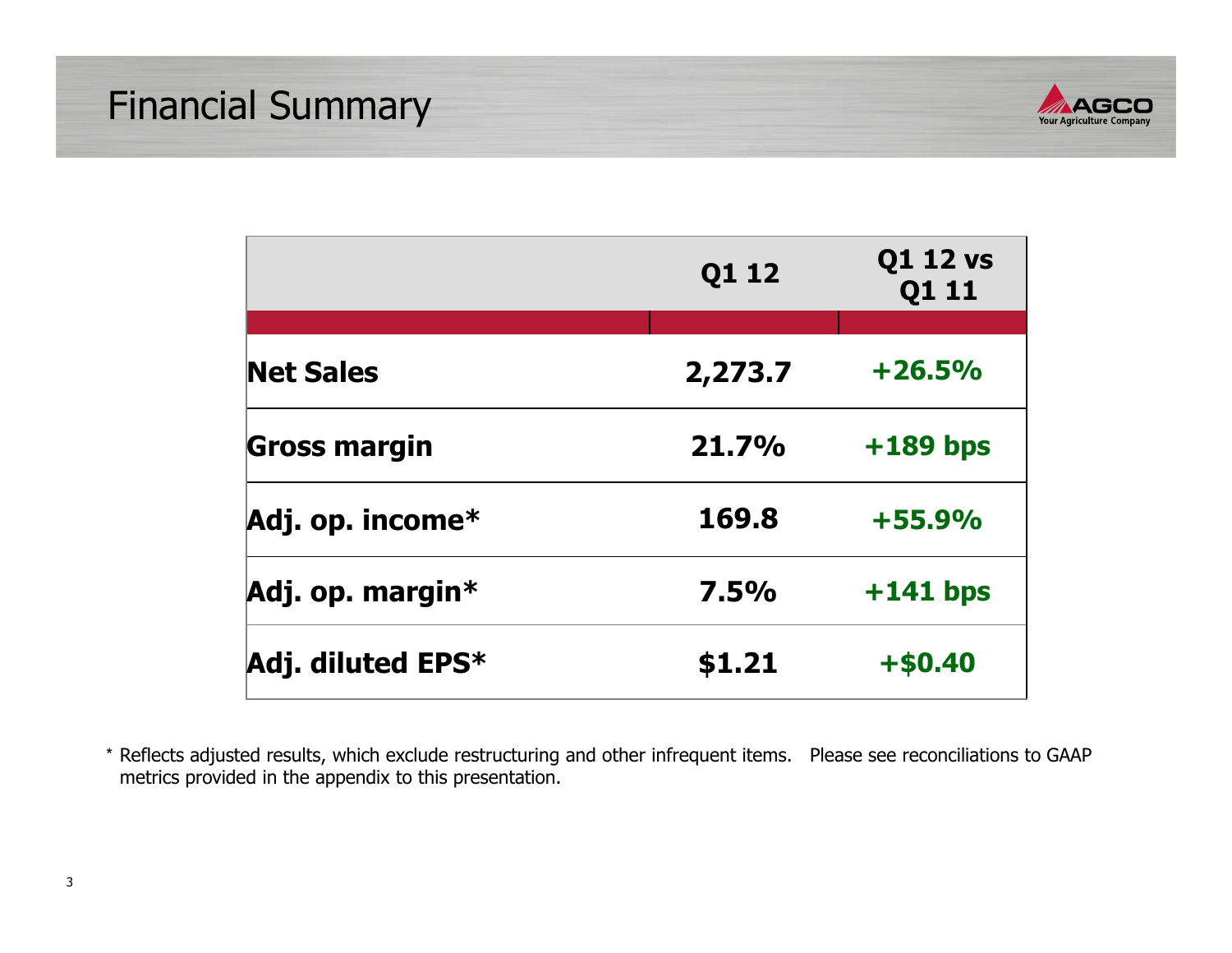### Tractor/Combine Production





### Production Units

- Production Up 12% in Q1 12 vs. Q1 11
- Strong Increases in Q1 in EAME and NA
- Full year 2012 production projected to increase 10-12% vs. 2011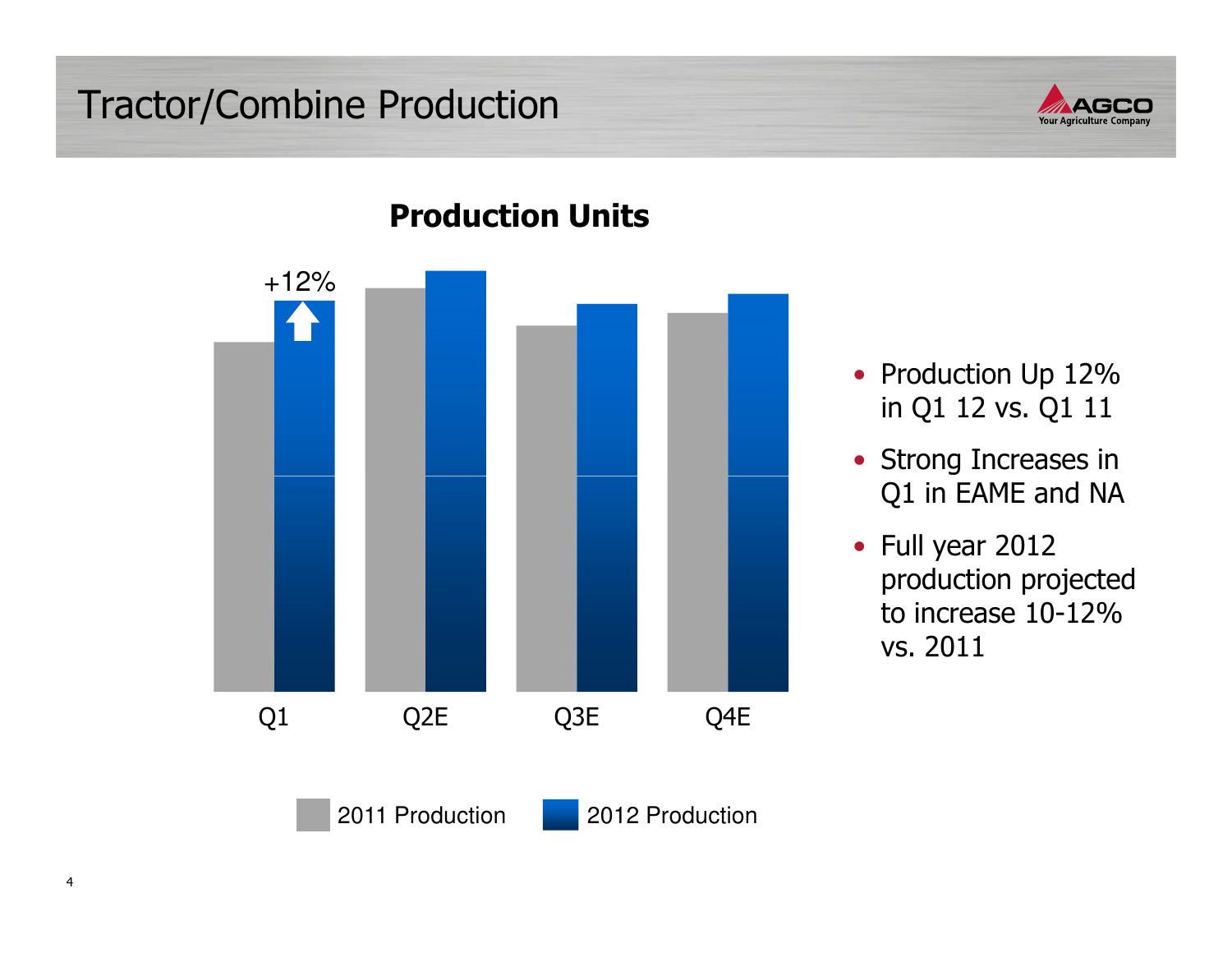# Industry Overview



### **March Year to Date Retail Units**

| <b>North America</b>  |           |          | 2012 vs. 2011 |
|-----------------------|-----------|----------|---------------|
| <b>Tractors</b>       | $\bullet$ | Industry | $+1\%$        |
| <b>Combines</b>       | $\bullet$ | Industry | (40%)         |
| <b>Western Europe</b> |           |          | 2012 vs. 2011 |
| <b>Tractors</b>       | $\bullet$ | Industry | $+1%$         |
| <b>Combines</b> .     |           | Industry | $+23%$        |
| <b>South America</b>  |           |          | 2012 vs. 2011 |
| <b>Tractors</b>       | $\bullet$ | Industry | (7%)          |
| <b>Combines</b>       | $\bullet$ | Industry | (3%)          |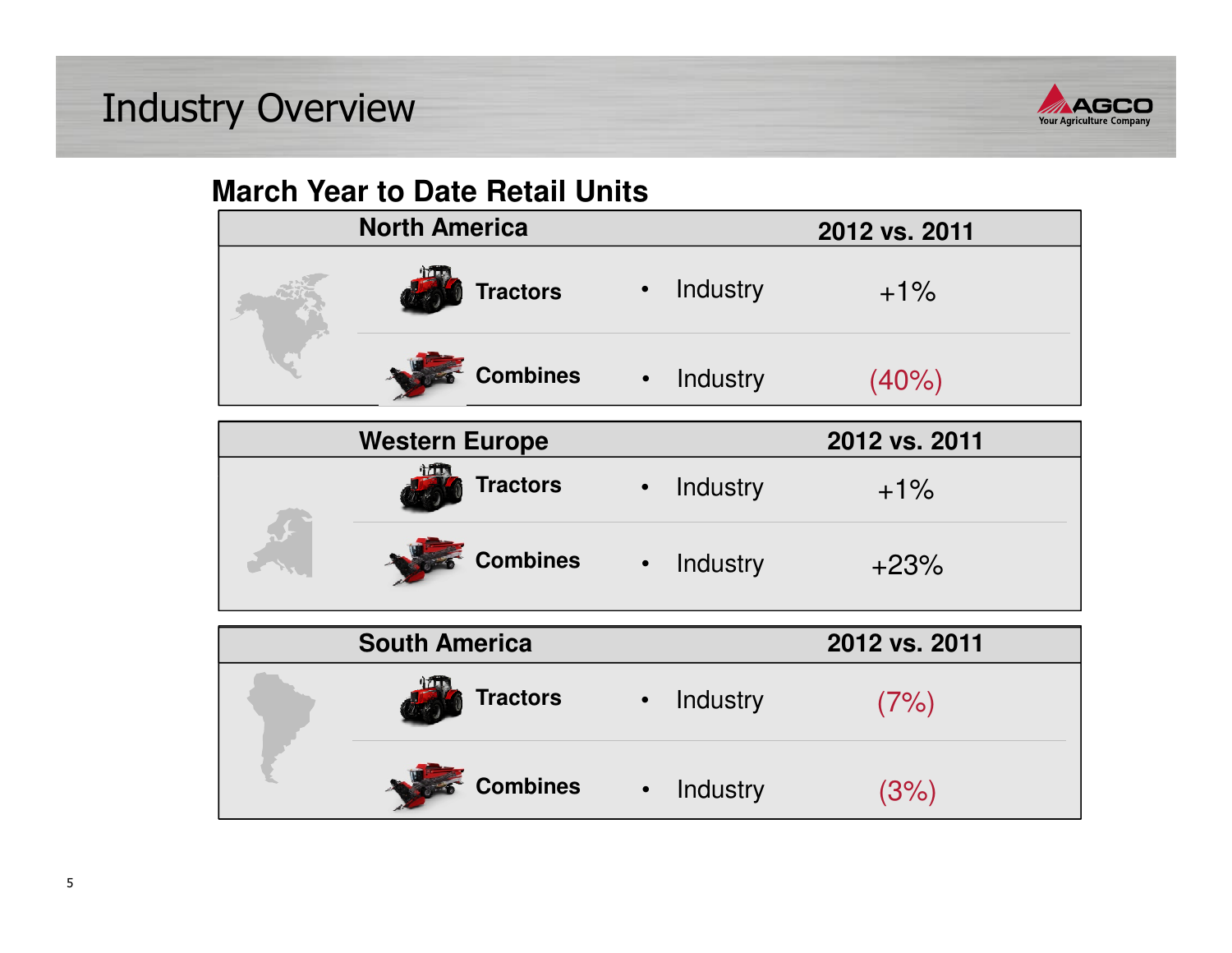### Regional Net Sales Results







EAME – Europe/Africa/Middle East APAC– Asia/Pacific

\*Please see the reconciliation to GAAP metrics provided in the appendix to this presentation.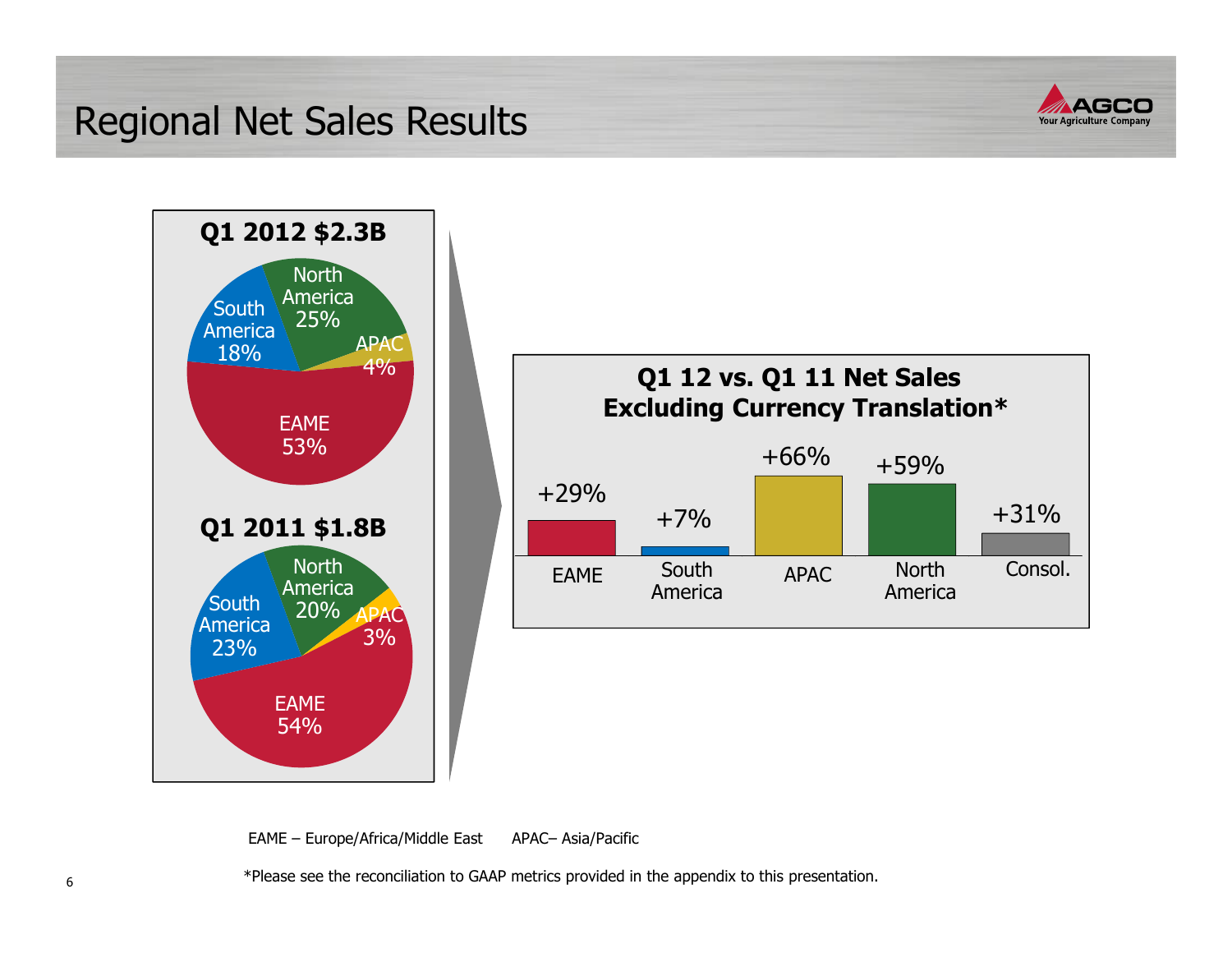### Net Sales and Operating Margins





\* Reflects adjusted results, which exclude restructuring and other infrequent items. Please see the reconciliations to GAAP metrics provided in the appendix to this presentation.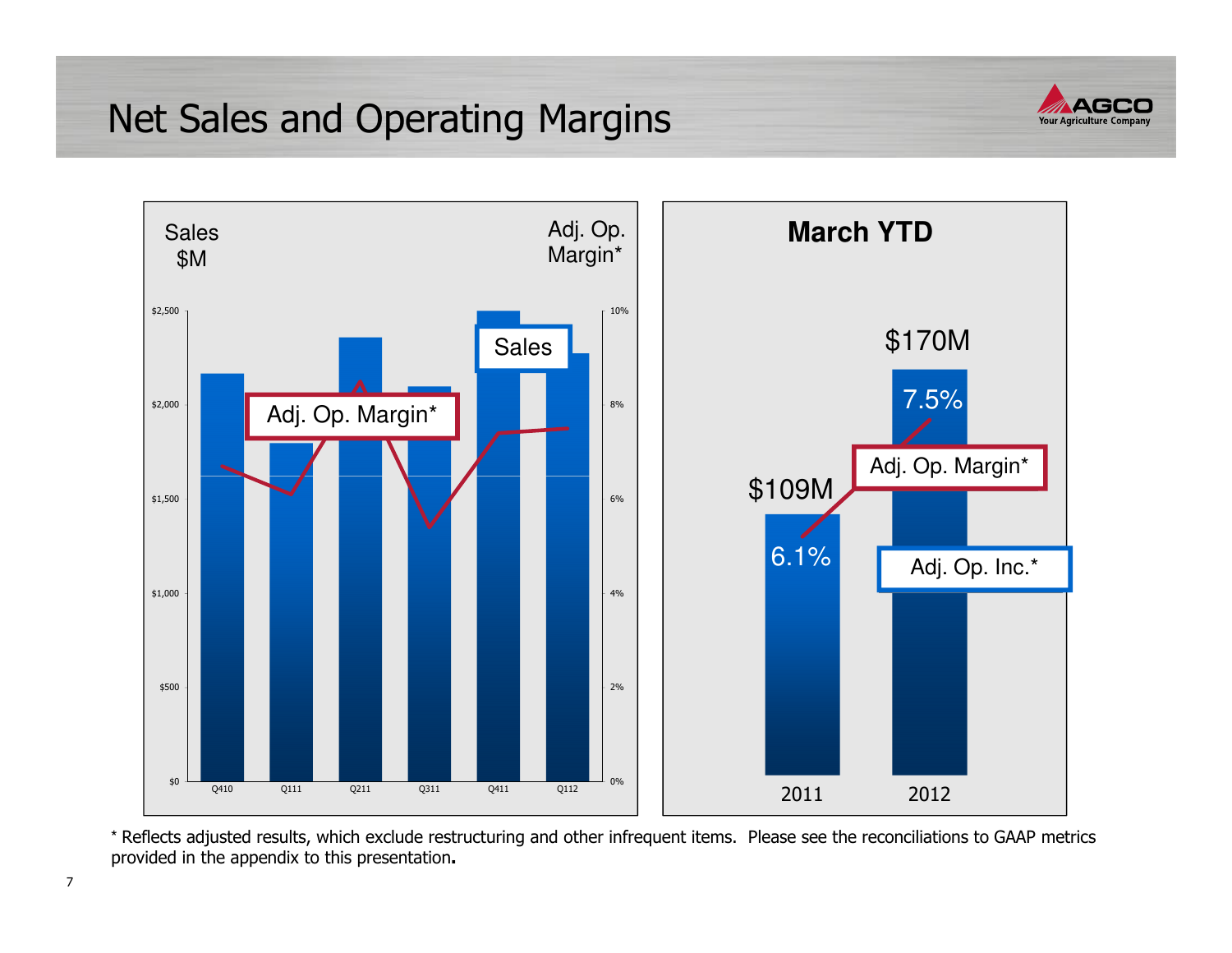







- Q1 12 Contributed \$0.09 of EPS
- Targeting 2012 EPS accretion \$0.45

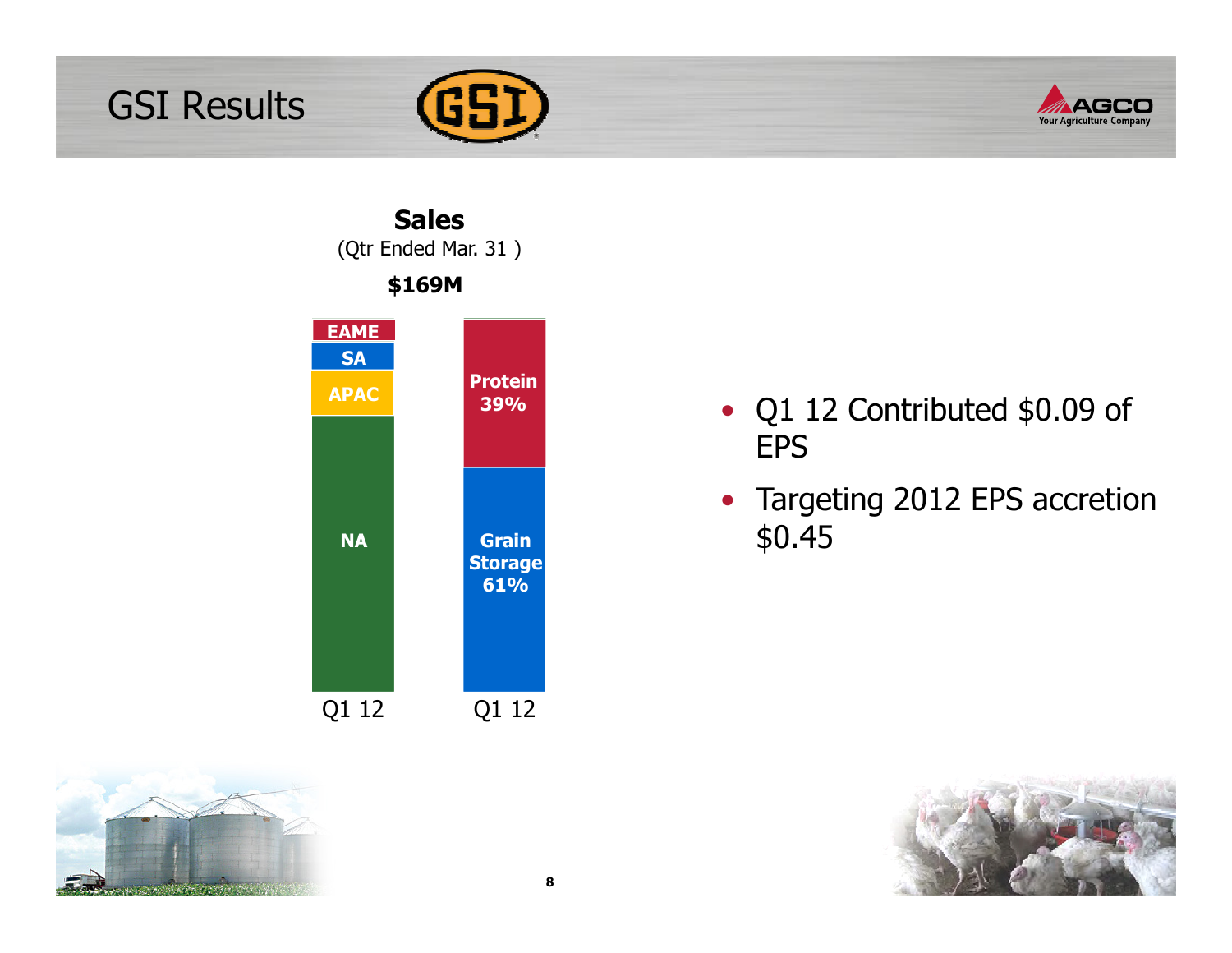Working Capital





Working Capital\* to Net Sales

12 month trailing average

- $\bullet$  Q1 12 inventory build:
	- − Normal seasonality
	- − Plant improvements in

\* Working Capital is defined as accounts receivable plus inventory minus accounts payable minus accrued expenses.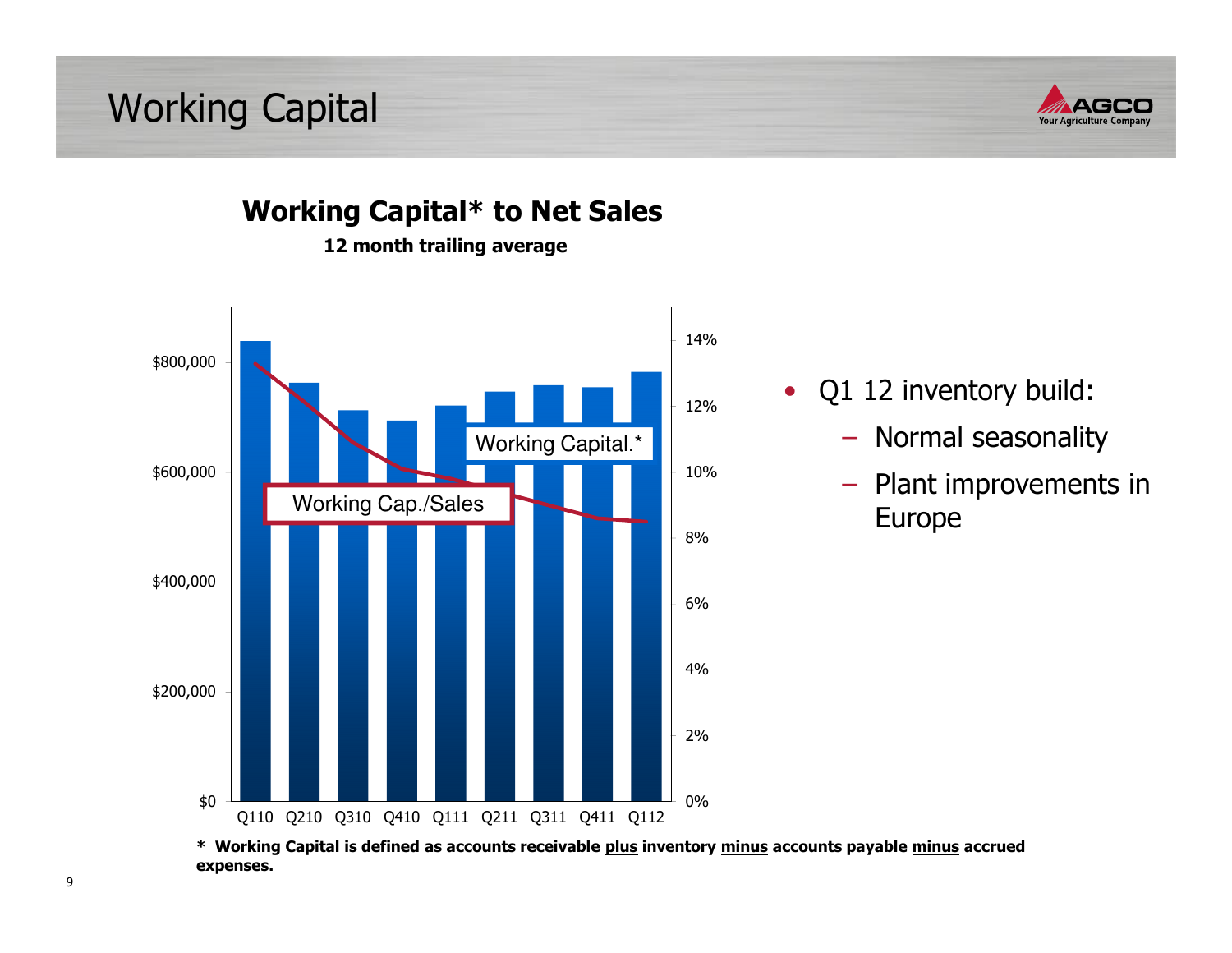# Capital Expenditures – Investing for Growth





### 2012 Capex Components

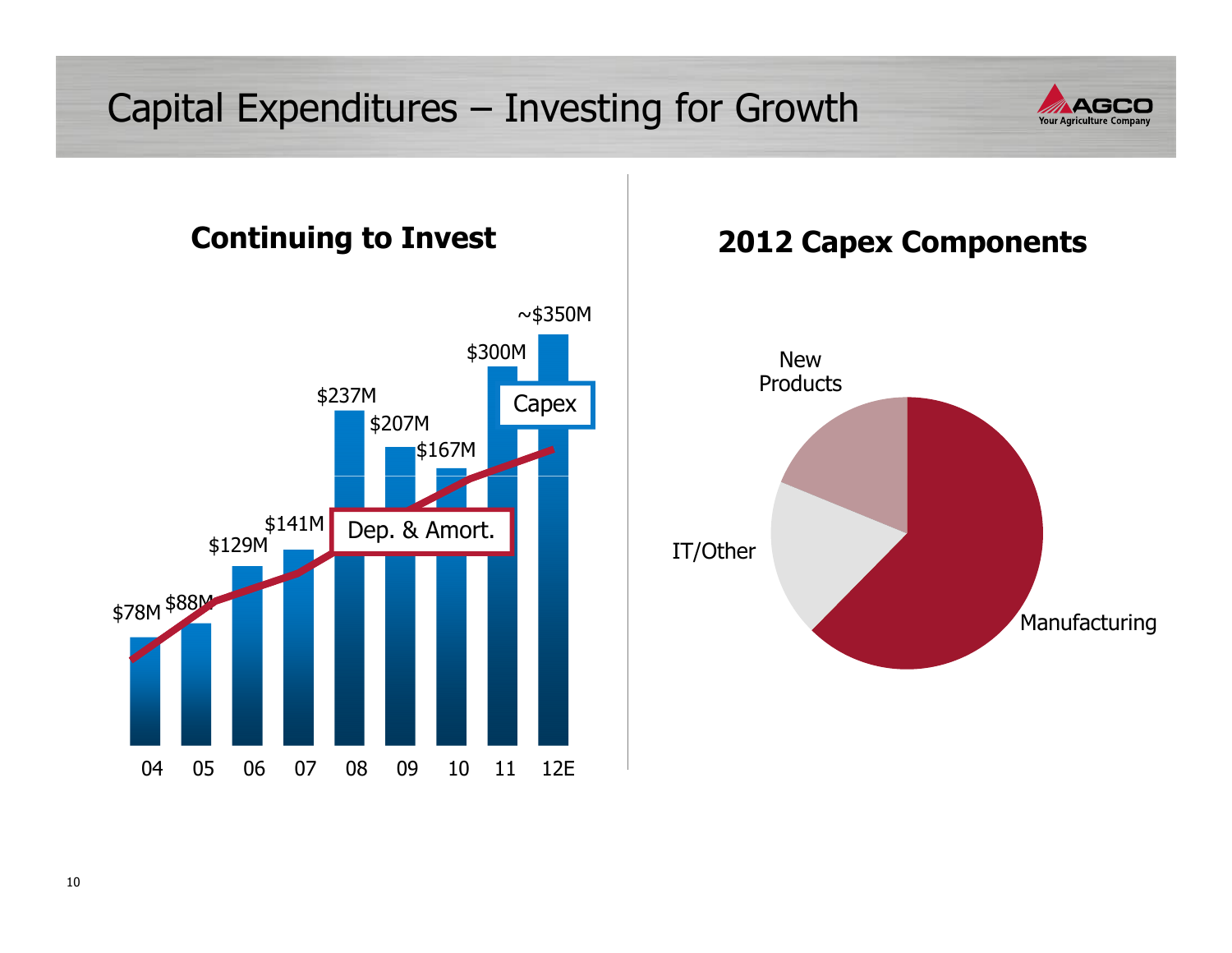Free Cash Flow\*



#### Q1 Free Cash Flow

### Full-Year Free Cash Flow



- ● Seasonal working capital build in first half of year
- Second half of year seasonally stronger for free cash flow
- $\bullet$  Targeting \$200M+ free cash flow in 2012 despite increase in **Capex**

Note: Free cash flow is defined as net cash used in operating activities less capital expenditures.

\* Please see reconciliations to GAAP metrics provided in the appendix to this presentation.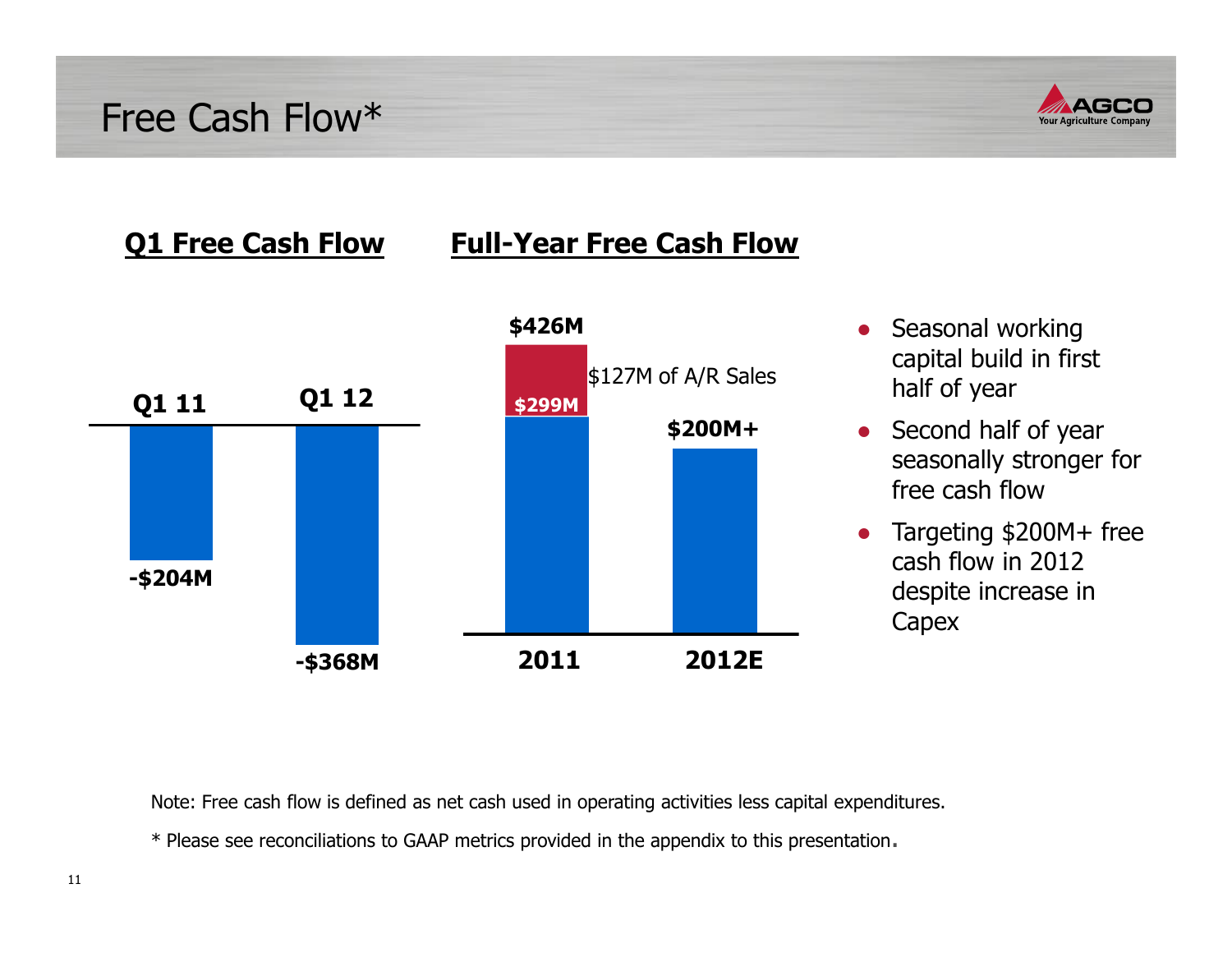

### Regional Market Outlook – Industry Unit Retail Tractor Sales

(Volume in Units)



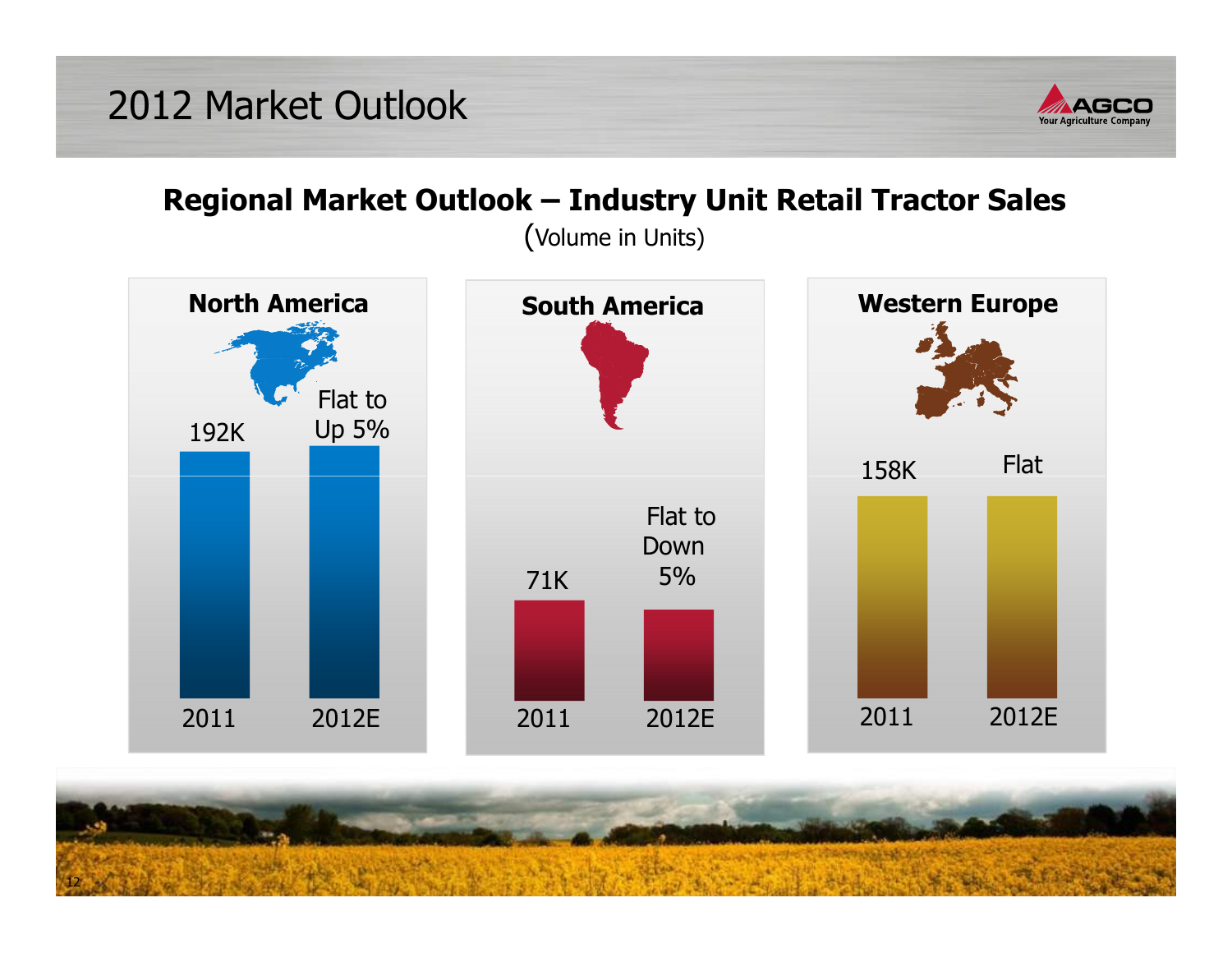# 2012 Forecast Assumptions – Summary



- $\bullet$  Sales growth from pricing, GSI acquisition and market share gains partially offset by negative impact of currency
	- →+3.5% pricing<br>(F. 984 ) essati
	- $\sim$  (5.0%) negative impact of currency translation
- • 10-15% increase in engineering expense for new product development and Tier 4 emission requirements
- •Gross margin improvement
- •~\$20 million of expense associated with new Fendt assembly facility
- •~\$20-25 million of start-up expense associated with China operations
- •GSI EPS impact of  $\sim$ \$0.45

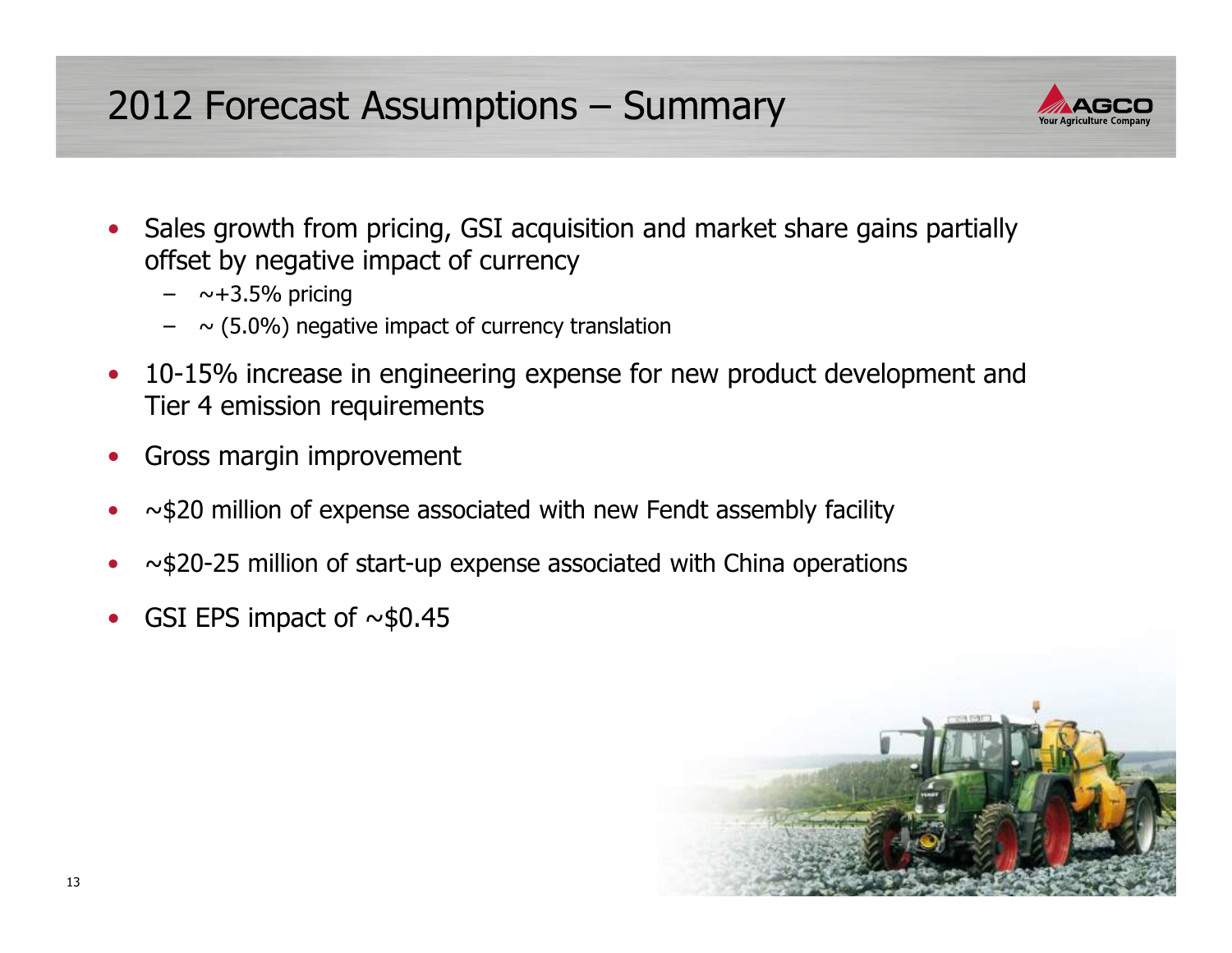



|                         | <b>2012 Estimates</b> |
|-------------------------|-----------------------|
| <b>Sales</b>            | $$10.2B-$10.5B$       |
| <b>Operating margin</b> | $+50-75$ bps          |
| <b>EPS</b>              | ~1.50                 |
| <b>CAPEX</b>            | $\sim$ \$350 Million  |
| Free Cash Flow*         | \$200 Million+        |

\* Free cash flow is defined as cash used in operating activities less capital expenditures. Please see the reconciliations to GAAP metrics provided in the appendix to this presentation.







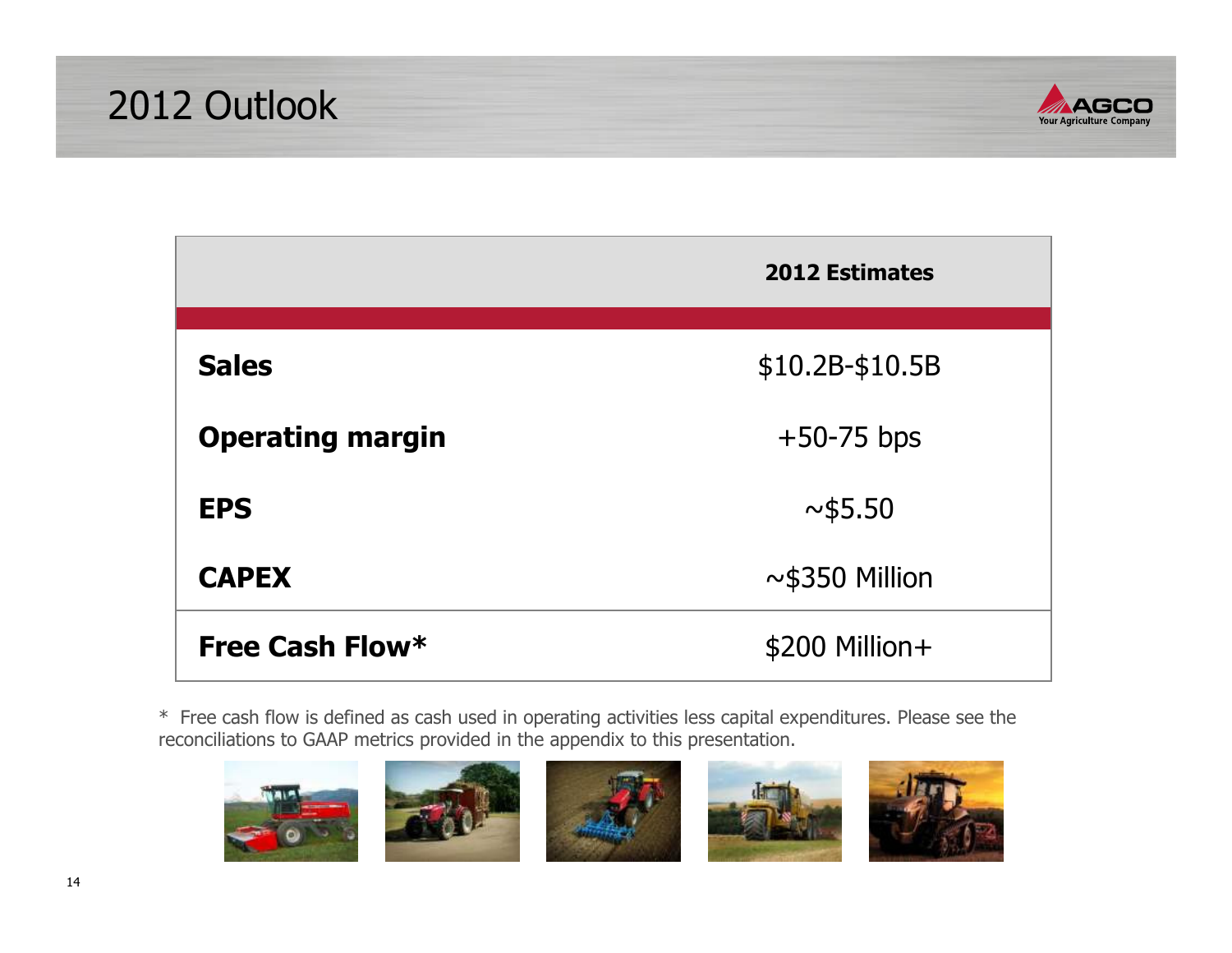

#### **Free Cash Flow**

| ×<br>I<br>×<br>۰. |  |
|-------------------|--|
|-------------------|--|

|                                       | Three Months<br>ended<br>March 31,<br>2012 | <b>Three Months</b><br>ended<br>March 31,<br>2011 |
|---------------------------------------|--------------------------------------------|---------------------------------------------------|
| Net cash used in operating activities | (280.5)<br>\$                              | (167.4)                                           |
| Less:                                 |                                            |                                                   |
| Capital expenditures                  | (87.1)                                     | (36.8)                                            |
| Free cash flow                        | (367.6)                                    | (204.2)                                           |

Note: Free cash flow is defined as net cash used in operating activities less capital expenditures.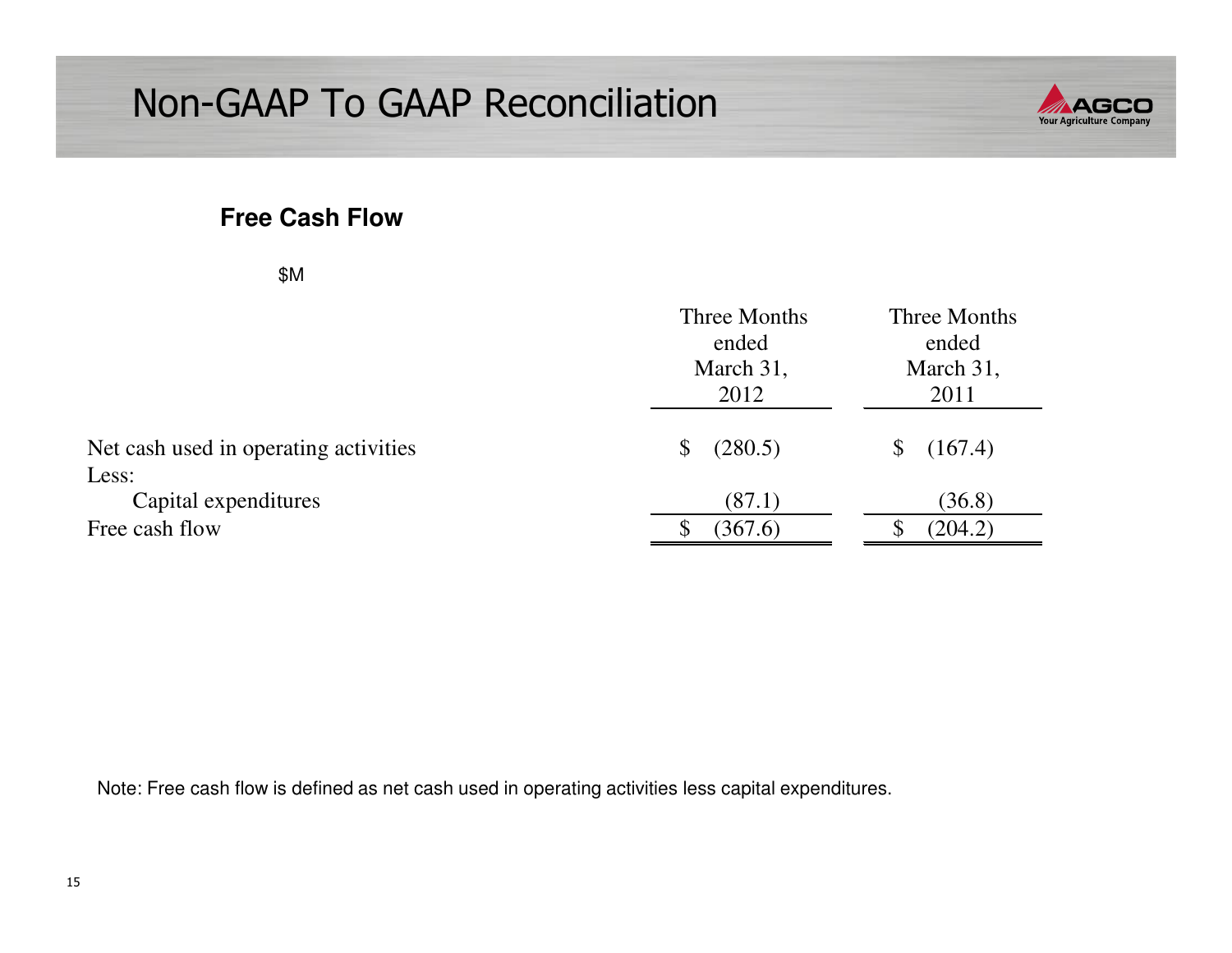

\$M (except per share amts)

|                                                         | Three months ended March 31, |                                     |                                   |                              |                                     |                                   |  |
|---------------------------------------------------------|------------------------------|-------------------------------------|-----------------------------------|------------------------------|-------------------------------------|-----------------------------------|--|
|                                                         | 2012                         |                                     |                                   | 2011                         |                                     |                                   |  |
|                                                         | Income<br>From<br>Operations | <b>Net</b><br>Income <sup>(1)</sup> | Earnings<br>Per<br>Share $^{(1)}$ | Income<br>From<br>Operations | <b>Net</b><br>Income <sup>(1)</sup> | Earnings<br>Per<br>Share $^{(1)}$ |  |
| As adjusted                                             | \$169.8                      | \$120.2                             | \$1.21                            | \$108.9                      | 80.1<br>$\mathbb{S}$                | \$0.81                            |  |
| Restructuring and other<br>infrequent expenses $^{(2)}$ |                              |                                     |                                   | 0.2                          | 0.1                                 |                                   |  |
| As reported                                             | \$169.8                      | \$120.2                             | \$1.21                            | \$108.7                      | 80.0<br>\$                          | \$0.81                            |  |

 $(1)$  After tax.

See accompanying notes in the Company's press release.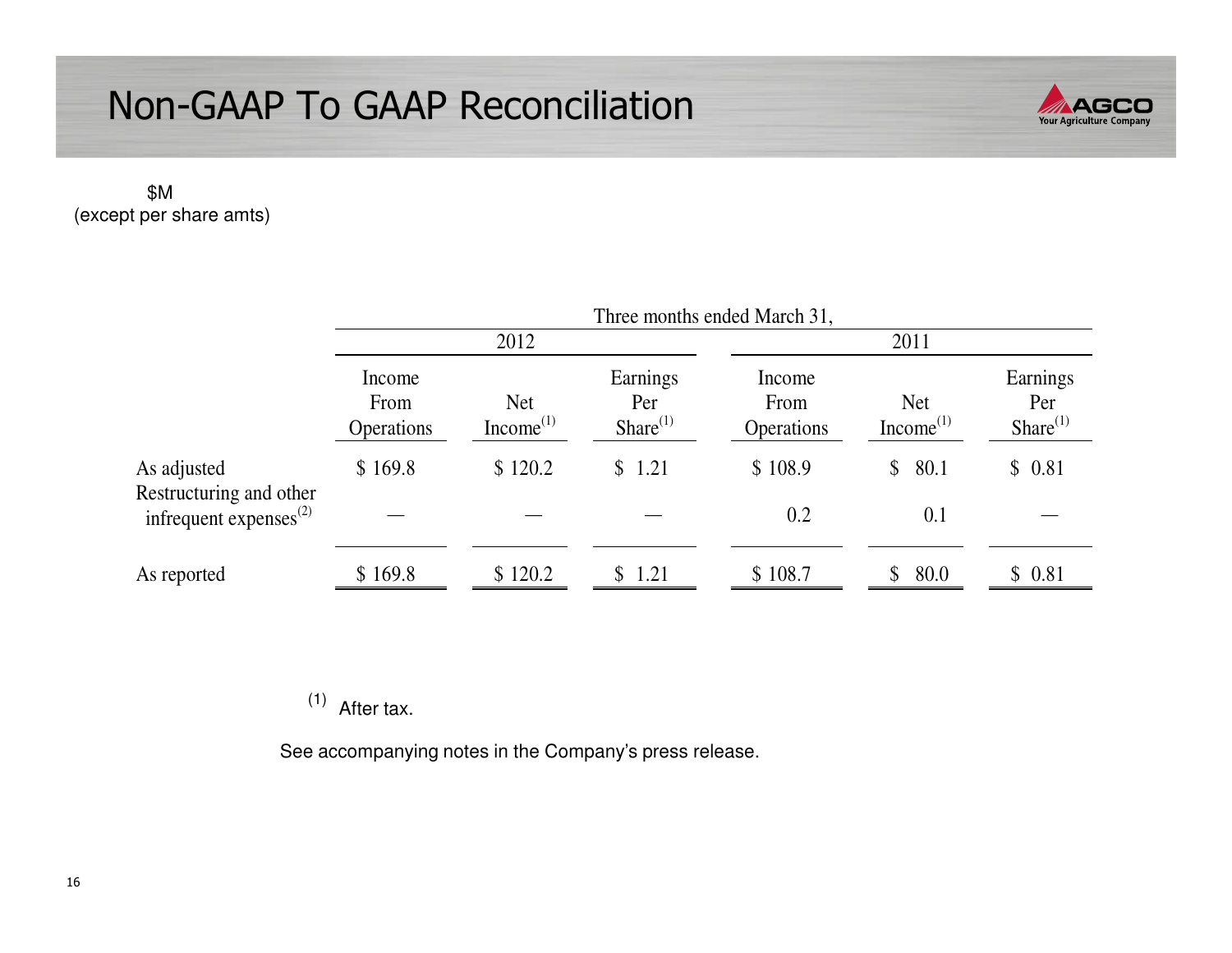

| $-9.0$                                                                                                                                                     | Three Months Ended March 31, |              |                            |                                                                   |
|------------------------------------------------------------------------------------------------------------------------------------------------------------|------------------------------|--------------|----------------------------|-------------------------------------------------------------------|
|                                                                                                                                                            | $2012^{(1)}$                 | $2011^{(1)}$ | $\%$ change<br>from $2011$ | $%$ change from<br>$2011$ due to<br>currency<br>translation $(1)$ |
|                                                                                                                                                            |                              |              |                            |                                                                   |
| North America                                                                                                                                              | \$<br>566.5                  | \$<br>359.4  | $+57.6%$                   | $(1.0\%)$                                                         |
| South America                                                                                                                                              | 415.4                        | 410.5        | $+ 1.2\%$                  | $(5.8\%)$                                                         |
| <b>EAME</b>                                                                                                                                                | 1,199.8                      | 973.0        | $+23.3%$                   | $(5.2\%)$                                                         |
| Asia /Pacific                                                                                                                                              | 92.0                         | 54.8         | $+67.9\%$                  | $+1.6\%$                                                          |
| <b>Total</b>                                                                                                                                               | \$2,273.7                    | \$1,797.7    | $+26.5%$                   | $(4.3\%)$                                                         |
| Effective for the quarter ended March 31, 2012, the Company has realigned its business segment reporting. See Footnote 6 for additional disclosure.<br>(1) |                              |              |                            |                                                                   |

### *AGCO Regional Net Sales (in millions)*

Note: Effective for the quarter ended March 31, 2012, the Company has realigned its business segment reporting.

(1) See disclosure of constant currency calculation on slide 18 of this presentation. See accompanying notes in the Company's press release.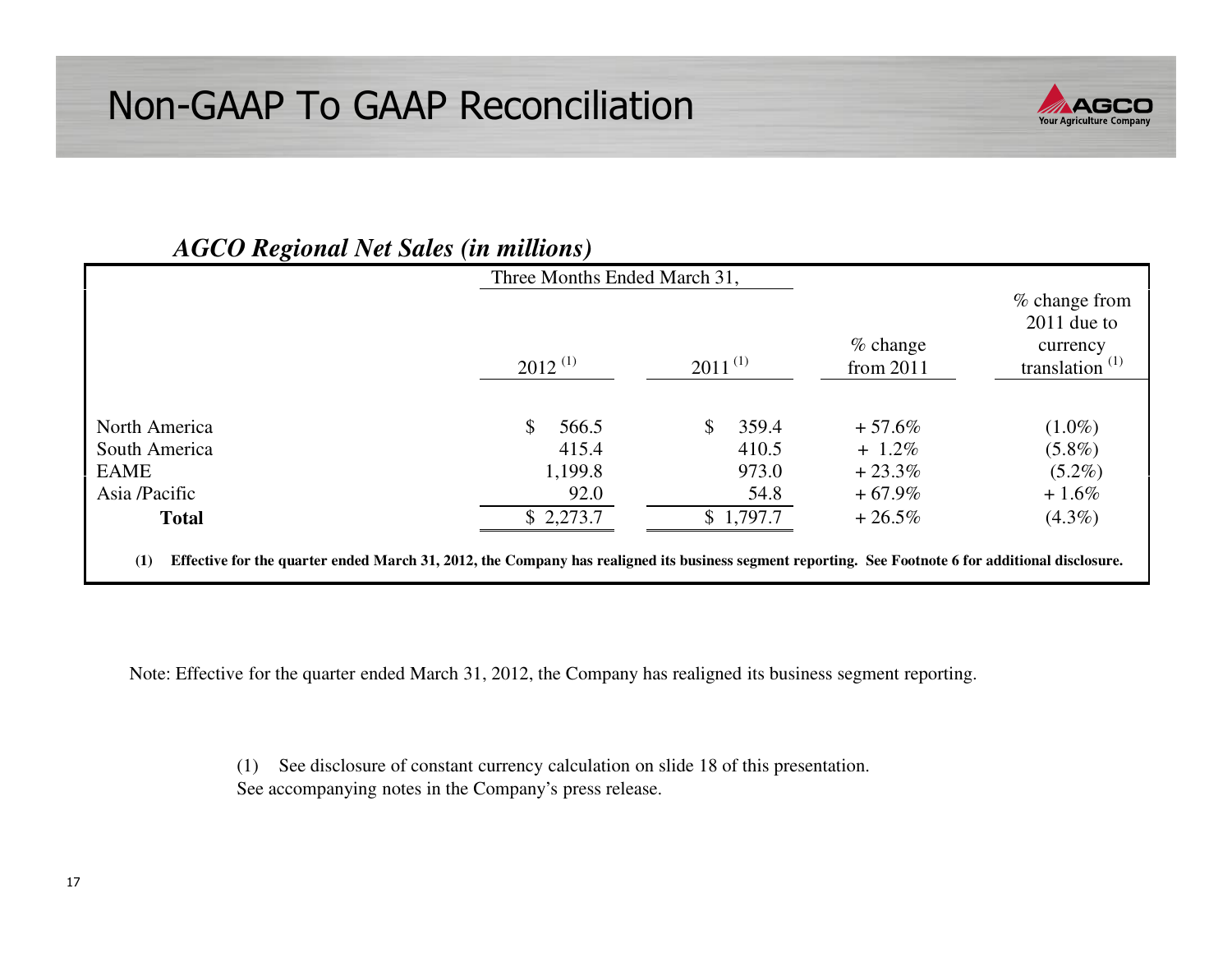

#### **Net Sales**\$M

|                           |                                         | Three Months Ended<br>March 31,                   |           |  |
|---------------------------|-----------------------------------------|---------------------------------------------------|-----------|--|
|                           | 2012 at Actual<br><b>Exchange Rates</b> | 2012 at Adjusted<br>Exchange Rates <sup>(1)</sup> |           |  |
| North America             | \$566.5                                 | \$570.1                                           | $(1.0)\%$ |  |
| South America             | 415.4                                   | 439.1                                             | $(5.8)\%$ |  |
| Europe/Africa/Middle East | 1,199.8                                 | 1,250.5                                           | $(5.2)\%$ |  |
| Asia/Pacific              | 92.0                                    | 91.1                                              | 1.6 $%$   |  |
| <b>Total</b>              | \$2,273.7                               | \$2,350.8                                         | $(4.3)\%$ |  |

 $\overline{^{(1)}}$ Adjusted exchange rates are 2011 exchange rates.